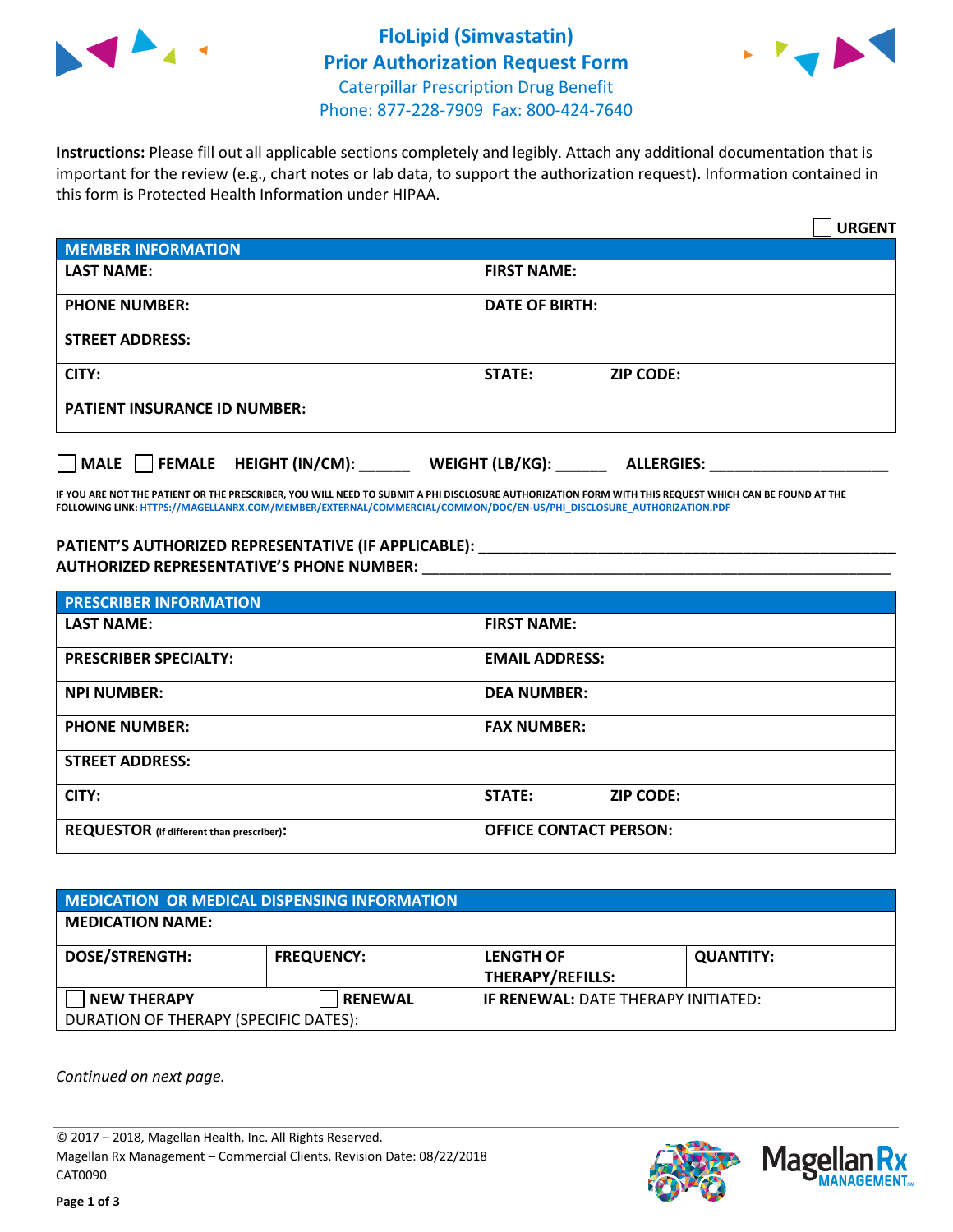



| <b>MEMBER'S LAST NAME:</b>                                                                                                                                                                                                                                                                                | <b>MEMBER'S FIRST NAME:</b>                                                                                                                                                                                       |                                           |  |  |  |
|-----------------------------------------------------------------------------------------------------------------------------------------------------------------------------------------------------------------------------------------------------------------------------------------------------------|-------------------------------------------------------------------------------------------------------------------------------------------------------------------------------------------------------------------|-------------------------------------------|--|--|--|
|                                                                                                                                                                                                                                                                                                           | 1. HAS THE PATIENT TRIED ANY OTHER MEDICATIONS FOR THIS CONDITION?                                                                                                                                                | YES (if yes, complete below)<br><b>NO</b> |  |  |  |
| <b>MEDICATION/THERAPY (SPECIFY</b>                                                                                                                                                                                                                                                                        | <b>DURATION OF THERAPY (SPECIFY</b>                                                                                                                                                                               | <b>RESPONSE/REASON FOR</b>                |  |  |  |
| DRUG NAME AND DOSAGE):                                                                                                                                                                                                                                                                                    | DATES):                                                                                                                                                                                                           | <b>FAILURE/ALLERGY:</b>                   |  |  |  |
|                                                                                                                                                                                                                                                                                                           |                                                                                                                                                                                                                   |                                           |  |  |  |
|                                                                                                                                                                                                                                                                                                           |                                                                                                                                                                                                                   |                                           |  |  |  |
| <b>2. LIST DIAGNOSES:</b>                                                                                                                                                                                                                                                                                 |                                                                                                                                                                                                                   | <b>ICD-10:</b>                            |  |  |  |
|                                                                                                                                                                                                                                                                                                           |                                                                                                                                                                                                                   |                                           |  |  |  |
|                                                                                                                                                                                                                                                                                                           | 3. REQUIRED CLINICAL INFORMATION: PLEASE PROVIDE ALL RELEVANT CLINICAL INFORMATION TO SUPPORT A                                                                                                                   |                                           |  |  |  |
| PRIOR AUTHORIZATION.                                                                                                                                                                                                                                                                                      |                                                                                                                                                                                                                   |                                           |  |  |  |
| <b>Clinical information:</b>                                                                                                                                                                                                                                                                              |                                                                                                                                                                                                                   |                                           |  |  |  |
| Does the patient have an enteral feeding tube? $\square$ Yes $\square$ No                                                                                                                                                                                                                                 |                                                                                                                                                                                                                   |                                           |  |  |  |
| Does the patient have difficulty swallowing?                                                                                                                                                                                                                                                              | $\square$ Yes $\square$ No                                                                                                                                                                                        |                                           |  |  |  |
|                                                                                                                                                                                                                                                                                                           |                                                                                                                                                                                                                   |                                           |  |  |  |
| capsules)? □ Yes □ No                                                                                                                                                                                                                                                                                     | Is the patient taking any other oral tablets or capsules (Exception: orally dissolving tablets and sprinkle                                                                                                       |                                           |  |  |  |
|                                                                                                                                                                                                                                                                                                           |                                                                                                                                                                                                                   |                                           |  |  |  |
| <b>Reauthorization:</b>                                                                                                                                                                                                                                                                                   |                                                                                                                                                                                                                   |                                           |  |  |  |
| If this is a reauthorization request, answer the following:                                                                                                                                                                                                                                               |                                                                                                                                                                                                                   |                                           |  |  |  |
| Does the patient have difficulty swallowing? $\square$ Yes $\square$ No                                                                                                                                                                                                                                   |                                                                                                                                                                                                                   |                                           |  |  |  |
|                                                                                                                                                                                                                                                                                                           | Is the patient taking any other oral tablets or capsules (Exception: orally dissolving tablets and sprinkle                                                                                                       |                                           |  |  |  |
| capsules)? □ Yes □ No                                                                                                                                                                                                                                                                                     |                                                                                                                                                                                                                   |                                           |  |  |  |
|                                                                                                                                                                                                                                                                                                           |                                                                                                                                                                                                                   |                                           |  |  |  |
| Are there any other comments, diagnoses, symptoms, medications tried or failed, and/or any other information the<br>physician feels is important to this review?                                                                                                                                          |                                                                                                                                                                                                                   |                                           |  |  |  |
|                                                                                                                                                                                                                                                                                                           |                                                                                                                                                                                                                   |                                           |  |  |  |
|                                                                                                                                                                                                                                                                                                           |                                                                                                                                                                                                                   |                                           |  |  |  |
|                                                                                                                                                                                                                                                                                                           |                                                                                                                                                                                                                   |                                           |  |  |  |
| Please note: Not all drugs/diagnosis are covered on all plans. This request may be denied unless all required                                                                                                                                                                                             |                                                                                                                                                                                                                   |                                           |  |  |  |
| information is received.                                                                                                                                                                                                                                                                                  |                                                                                                                                                                                                                   |                                           |  |  |  |
| ATTESTATION: I attest the information provided is true and accurate to the best of my knowledge. I understand that<br>the Health Plan, insurer, Medical Group or its designees may perform a routine audit and request the medical                                                                        |                                                                                                                                                                                                                   |                                           |  |  |  |
| information necessary to verify the accuracy of the information reported on this form.                                                                                                                                                                                                                    |                                                                                                                                                                                                                   |                                           |  |  |  |
|                                                                                                                                                                                                                                                                                                           |                                                                                                                                                                                                                   |                                           |  |  |  |
| Prescriber Signature or Electronic I.D. Verification:                                                                                                                                                                                                                                                     |                                                                                                                                                                                                                   | Date:                                     |  |  |  |
| <b>CONFIDENTIALITY NOTICE:</b> The documents accompanying this transmission contain confidential health information that is legally privileged. If<br>you are not the intended recipient, you are hereby notified that any disclosure, copying, distribution, or action taken in reliance on the contents |                                                                                                                                                                                                                   |                                           |  |  |  |
|                                                                                                                                                                                                                                                                                                           | of these documents is strictly prohibited. If you have received this information in error, please notify the sender immediately (via return FAX)<br>and arrange for the return or destruction of these documents. |                                           |  |  |  |
|                                                                                                                                                                                                                                                                                                           |                                                                                                                                                                                                                   |                                           |  |  |  |
|                                                                                                                                                                                                                                                                                                           |                                                                                                                                                                                                                   |                                           |  |  |  |

**Page 2 of 3**